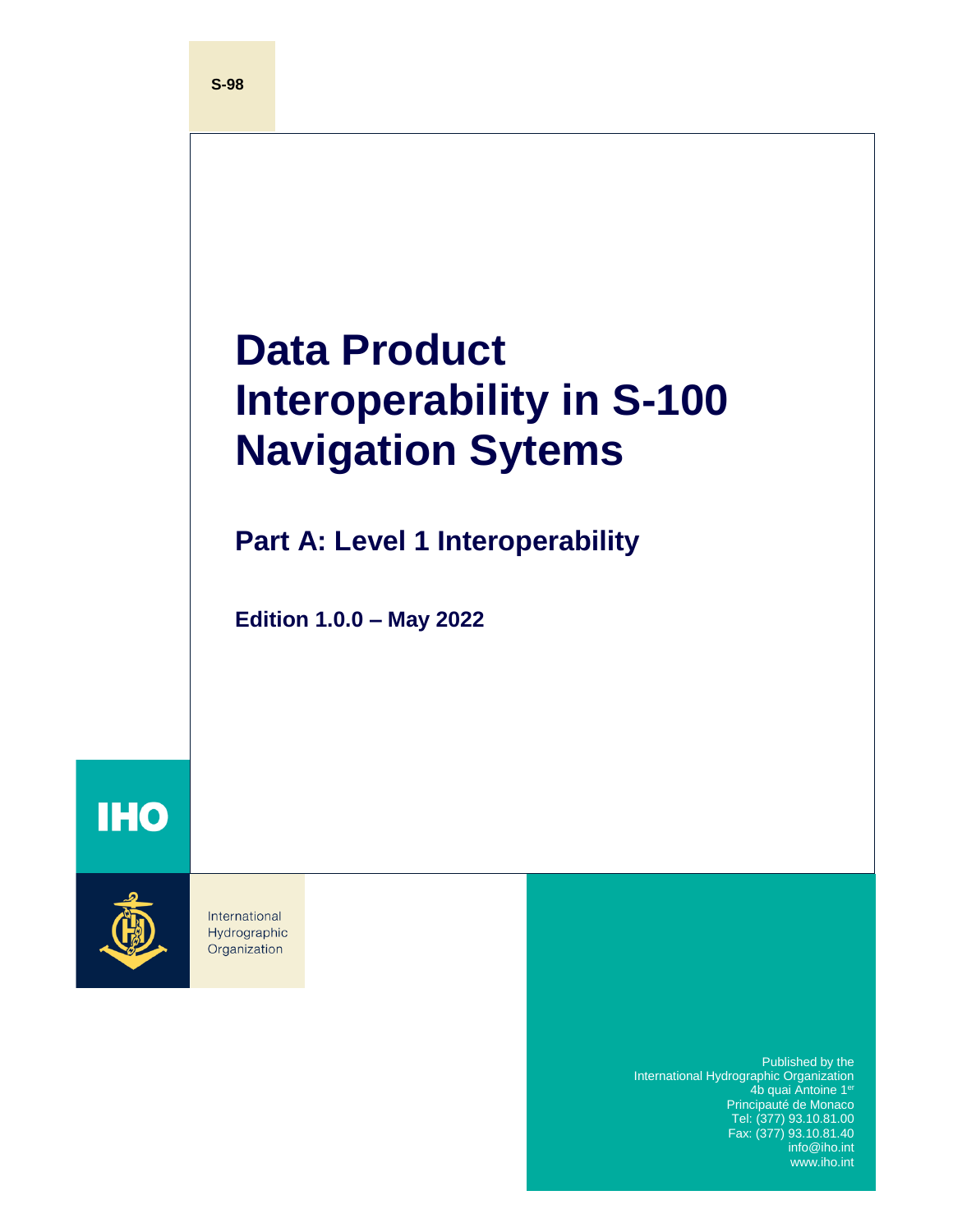#### © Copyright International Hydrographic Organization 2022

This work is copyright. Apart from any use permitted in accordance with the [Berne](http://www.wipo.int/treaties/en/ip/berne/trtdocs_wo001.html)  [Convention for the Protection of Literary and Artistic Works](http://www.wipo.int/treaties/en/ip/berne/trtdocs_wo001.html) (1886), and except in the circumstances described below, no part may be translated, reproduced by any process, adapted, communicated or commercially exploited without prior written permission from the International Hydrographic Organization (IHO). Copyright in some of the material in this publication may be owned by another party and permission for the translation and/or reproduction of that material must be obtained from the owner.

This document or partial material from this document may be translated, reproduced or distributed for general information, on no more than a cost recovery basis. Copies may not be sold or distributed for profit or gain without prior written agreement of the IHO Secretariat and any other copyright holders.

In the event that this document or partial material from this document is reproduced, translated or distributed under the terms described above, the following statements are to be included:

*"Material from IHO publication [reference to extract: Title, Edition] is reproduced with the permission of the IHO Secretariat (Permission No ……./…) acting for the International Hydrographic Organization (IHO), which does not accept responsibility for the correctness of the material as reproduced: in case of doubt, the IHO's authentic text shall prevail. The incorporation of material sourced from IHO shall not be construed as constituting an endorsement by IHO of this product."* 

*"This [document/publication] is a translation of IHO [document/publication] [name]. The IHO has not checked this translation and therefore takes no responsibility for its accuracy. In case of doubt the source version of [name] in [language] should be consulted."*

The IHO Logo or other identifiers shall not be used in any derived product without prior written permission from the IHO Secretariat.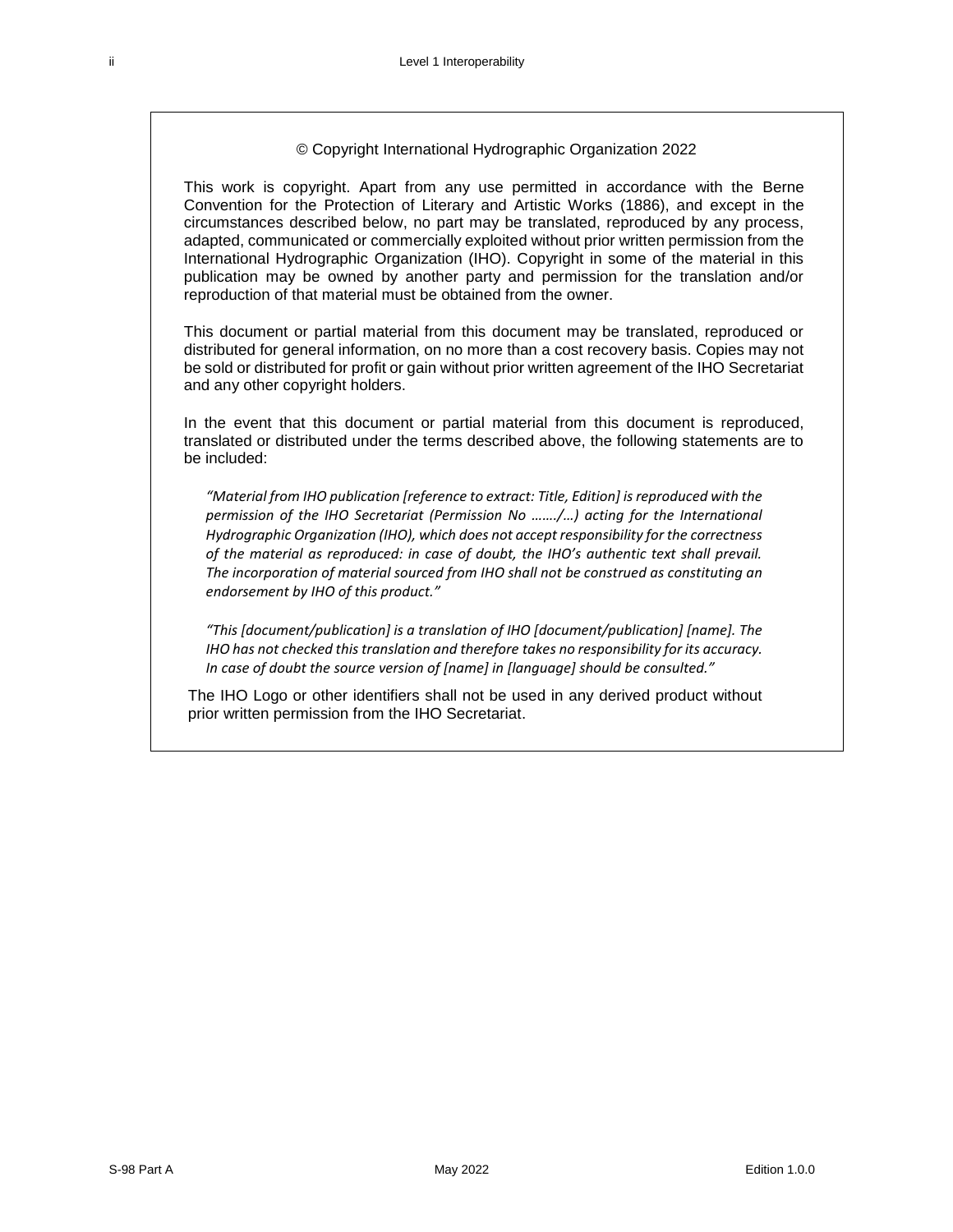# **Contents**

| $A - 1.1$                                                                                                                                                  |  |  |  |  |
|------------------------------------------------------------------------------------------------------------------------------------------------------------|--|--|--|--|
|                                                                                                                                                            |  |  |  |  |
|                                                                                                                                                            |  |  |  |  |
| $A - 3.1$<br>$A - 3.1.1$<br>$A-3.1.2$<br>$A - 3.1.3$<br>$A-3.1.4$<br>$A-3.1.5$<br>$A-3.1.6$<br>$A-3.1.7$<br>$A-3.2$<br>$A-3.2.1$<br>$A-3.2.2$<br>$A - 3.3$ |  |  |  |  |
|                                                                                                                                                            |  |  |  |  |
| $A - 4.1$<br>$A - 4.2$<br>$A-4.2.1$                                                                                                                        |  |  |  |  |
|                                                                                                                                                            |  |  |  |  |
| $A-5.1$<br>$A-5.1.1$<br>$A-5.1.2$<br>A-5.1.3<br>$A-5.2$                                                                                                    |  |  |  |  |
| $A-5.2.1$<br>$A-5.2.2$<br>$A-5.2.3$<br>$A-5.3$                                                                                                             |  |  |  |  |
| A-5.4<br>$A-5.4.1$<br>$A-5.4.2$<br>$A-5.5$                                                                                                                 |  |  |  |  |
| $A-5.6$<br>$A-5.6.1$<br>$A-5.6.2$<br>$A-5.7$                                                                                                               |  |  |  |  |
| $A-5.8$<br>$A-5.9$<br>$A - 5.10$<br>$A-5.11$                                                                                                               |  |  |  |  |
|                                                                                                                                                            |  |  |  |  |
| $A - 6.1$<br>$A - 6.2$<br>$A - 6.3$<br>$A - 6.4$<br>$A-6.5$                                                                                                |  |  |  |  |
|                                                                                                                                                            |  |  |  |  |

iii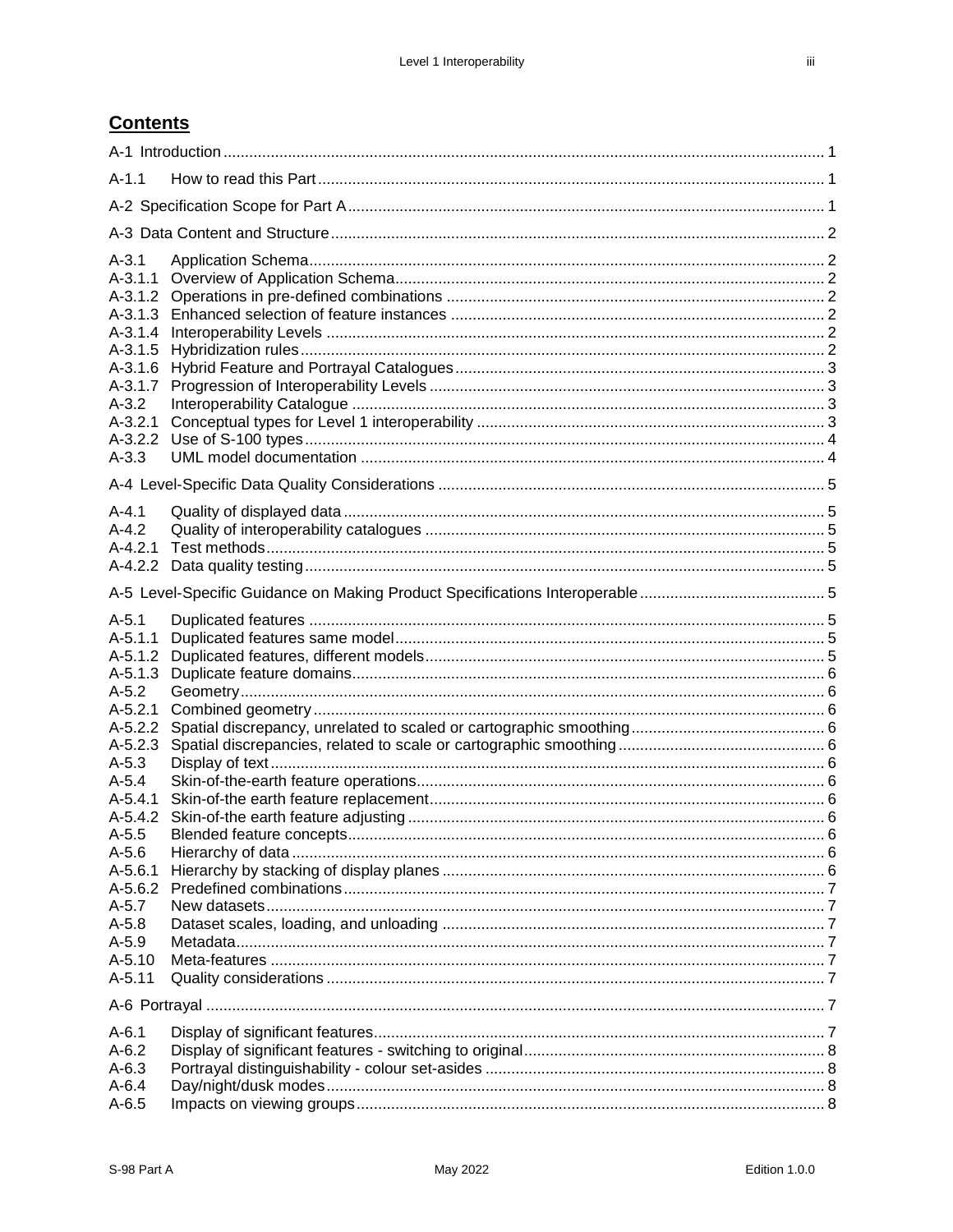| $A-6.6$   |  |  |
|-----------|--|--|
| $A - 6.7$ |  |  |
| $A - 6.8$ |  |  |
| $A - 6.9$ |  |  |
| A-6.9.1   |  |  |
| A-6.9.2   |  |  |
|           |  |  |
|           |  |  |
|           |  |  |
|           |  |  |
|           |  |  |
|           |  |  |
|           |  |  |
|           |  |  |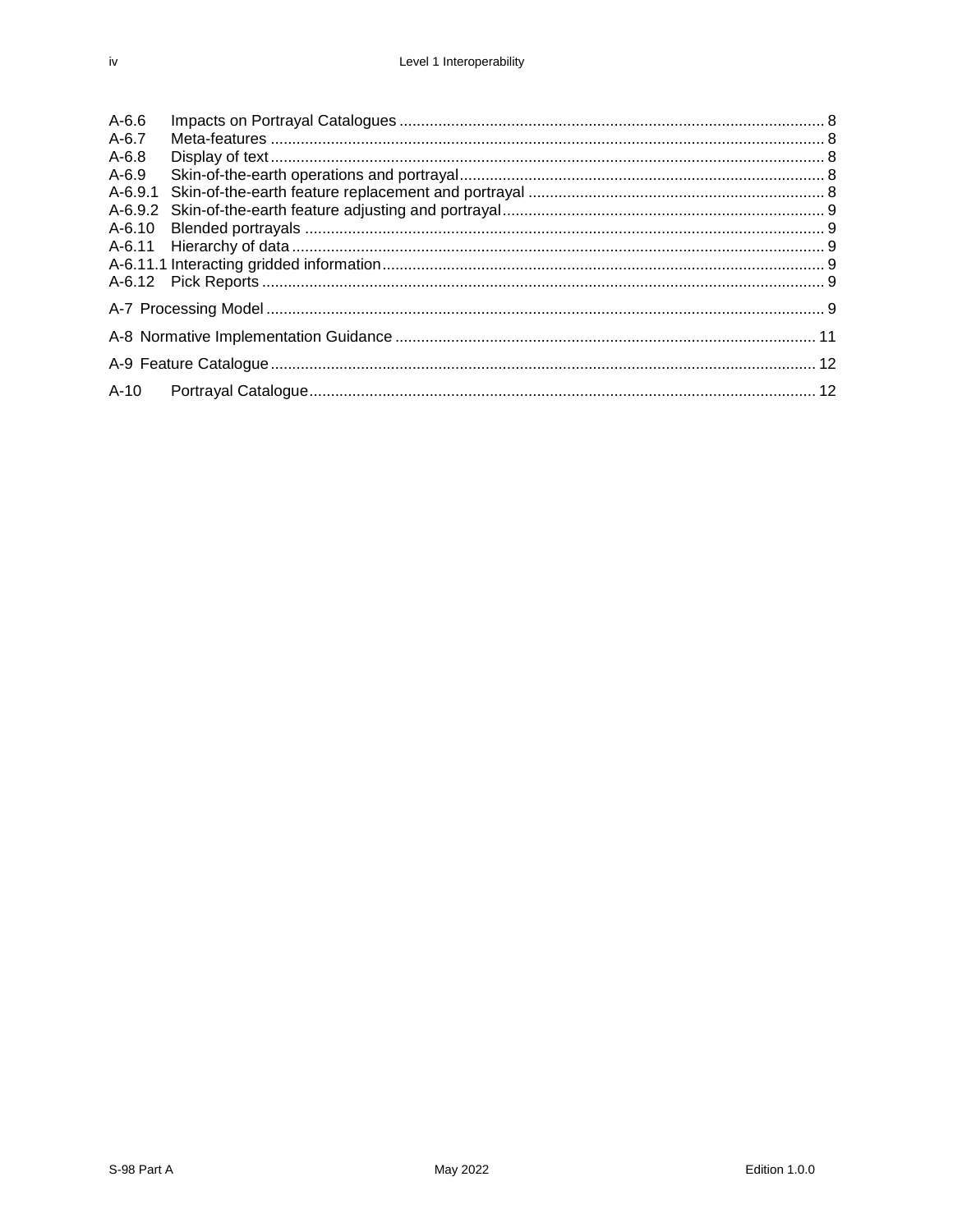# **Document History**

Changes to this Specification are coordinated by the IHO S-100 Working Group. New editions will be made available via the IHO web site. Maintenance of the Specification shall conform to IHO Resolution 2/2007 (as amended).

| <b>Version</b><br><b>Number</b> | Date                     | <b>Approved</b><br><b>By</b> | <b>Purpose</b>                                                                                                                                                  |
|---------------------------------|--------------------------|------------------------------|-----------------------------------------------------------------------------------------------------------------------------------------------------------------|
| 0.1                             | 31 Jul 2017              | EM, RM                       | First draft.                                                                                                                                                    |
| 0.2                             | 12 Dec 2017              | RM, EM                       | Changes from interoperability workshop and TSM5.                                                                                                                |
| 0.3                             | 08 Jul 2018              | EM, RM                       | Edits from March 2018 review comments                                                                                                                           |
|                                 |                          |                              | Updates for conformance to S-100 Edition 4.0.0, ISO<br>19115-1, and 19115-3. Removed metadata items not<br>used by S-98 from the metadata documentation tables. |
| 1.0.0 RC1                       | 13 Mar 2019<br><b>RM</b> |                              | Applied S-100 WG4 decisions; updated metadata to<br>conform to final version of S-100 Edition 4.0.0.                                                            |
| 1.0.0 (Draft)                   | 21 Mar 2019              | <b>JW</b>                    | Editorial updates for HSSC.                                                                                                                                     |
| 0.4                             | Jan 2020                 | RM                           | Revised after TSM7 decision to separate interoperability<br>into an abstract specification (new S-100 Part) and<br>implementation specification (S-98).         |
| 1.0.0                           | May 2022                 | S-100WG                      | Submission to HSSC14 for approval.                                                                                                                              |
| 1.0.0                           | May 2022                 | <b>HSSC</b>                  | Initial published version for evaluation and testing.                                                                                                           |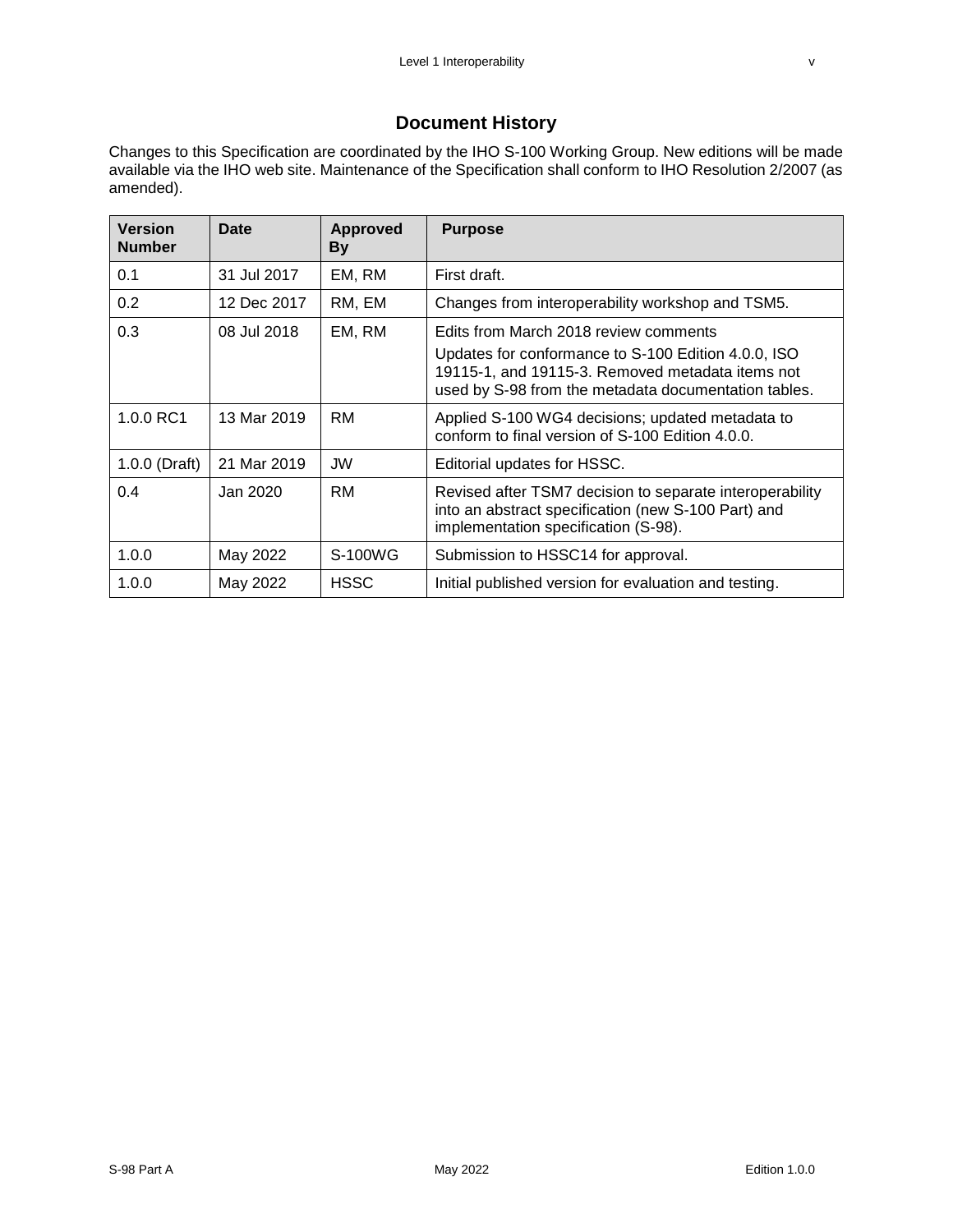Page intentionally left blank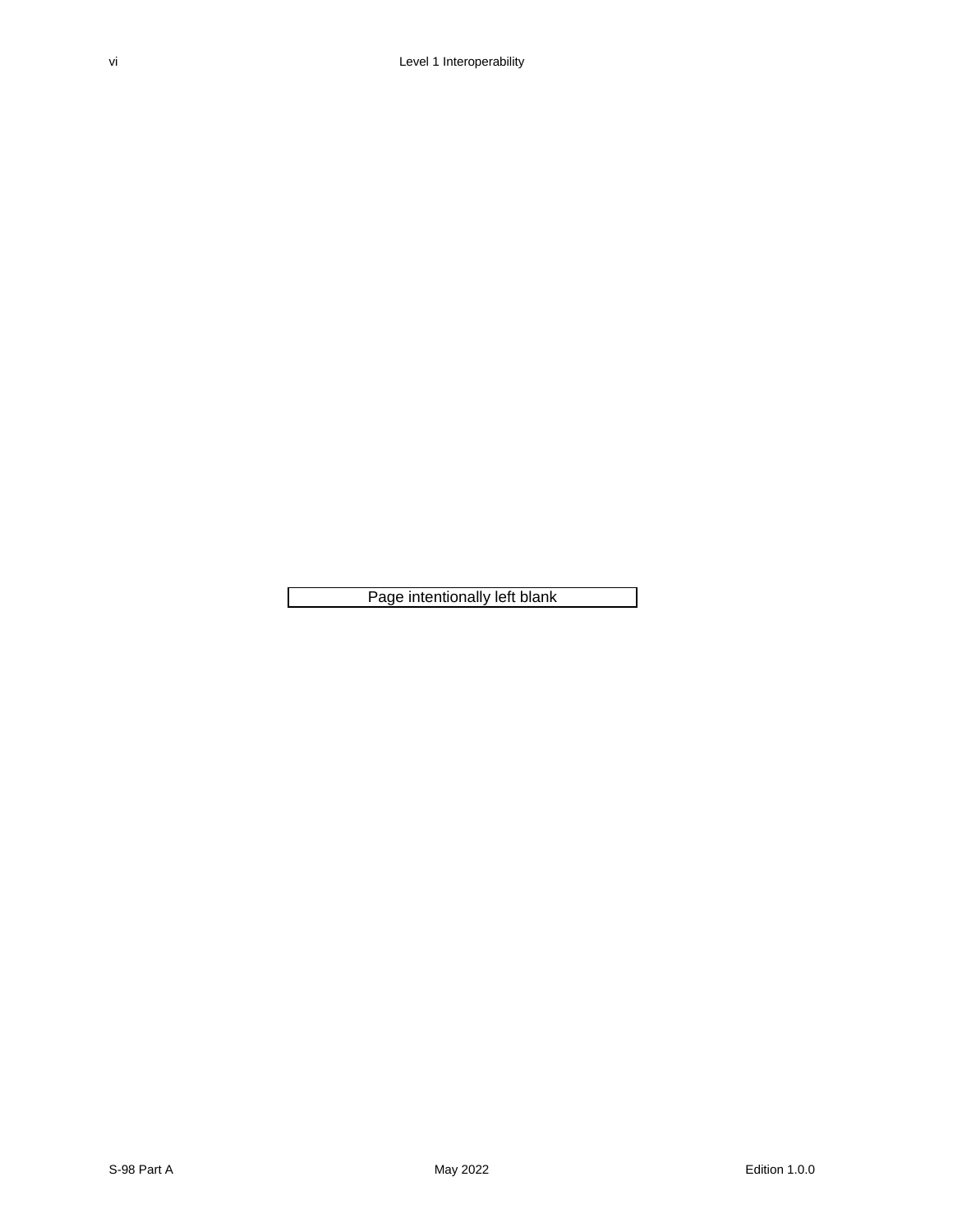## <span id="page-6-0"></span>**A-1 Introduction**

S-98 Part A contains information that applies to Interoperability Catalogues which use interoperability rules and operations of at most Level 1 interoperability.

Interoperability Catalogues conforming to this Part must comply with both the following components of S- $98$ 

- 1) S-98 Main Specification, which describes requirements applying to all S-98 Interoperability Catalogues and S-98 Exchange Sets;
- 2) S-98 Part A (this Part), which defines the subset of the interoperability model and Catalogue encoding that are specific to Level 1 interoperability.

The hypothetical processing model for implementations is described in general terms in the "S-98 – Main" document and elaborated in clause A[-A-7](#page-14-5) of this Part.

In Level 1 processing, feature types from different products, including S-101, are interleaved as specified by display plane and drawing priority information contained in the Interoperability Catalogue. The ENC is still treated as the main product, but feature layers from other products may be interleaved with ENC feature layers to prevent ENC data from being obscured. There is no other interoperability-related processing of feature data at this level.

The output of interoperability processing is either the original feature data (processing option 1) or drawing instructions (processing option 2), accompanied by display plane and drawing priority information, which is passed through to the portrayal processor. Clause A-7 elaborates on these options.

## <span id="page-6-1"></span>**A-1.1 How to read this Part**

Clause A-2 of this Part contains scope identification information corresponding to the contents of this Part, which applies specifically to Interoperability Catalogues designated as Level 1.

For clauses A-3–A-10, the content of the clause or sub-clause extends or elaborates on the content under the same or similar clause heading or sub-heading in the S-98 – Main document.

The numbering of clauses A-3–A-10 may differ from that of corresponding clauses in S-98 – Main, because for some there is no additional Level-specific information needed. If a clause or sub-clause in S-98 – Main has no corresponding clause or sub-clause in this Part, there is no Level-specific information on that topic.

## <span id="page-6-2"></span>**A-2 Specification Scope for Part A**

S-98 Part A describes the portions of S-98 which correspond to the following scope defined in S-98 – Main (clause 2):

**Scope Identification:** S98L1

**Level**: MD\_ScopeCode – 13 (software)

**Level Name**: Interoperability Level 1

**Description**: Interleaving of feature types

**Extent**: EX\_Extent.description = "worldwide"; EX\_GeographicBoundingBox = [-180, +180, -90, +90]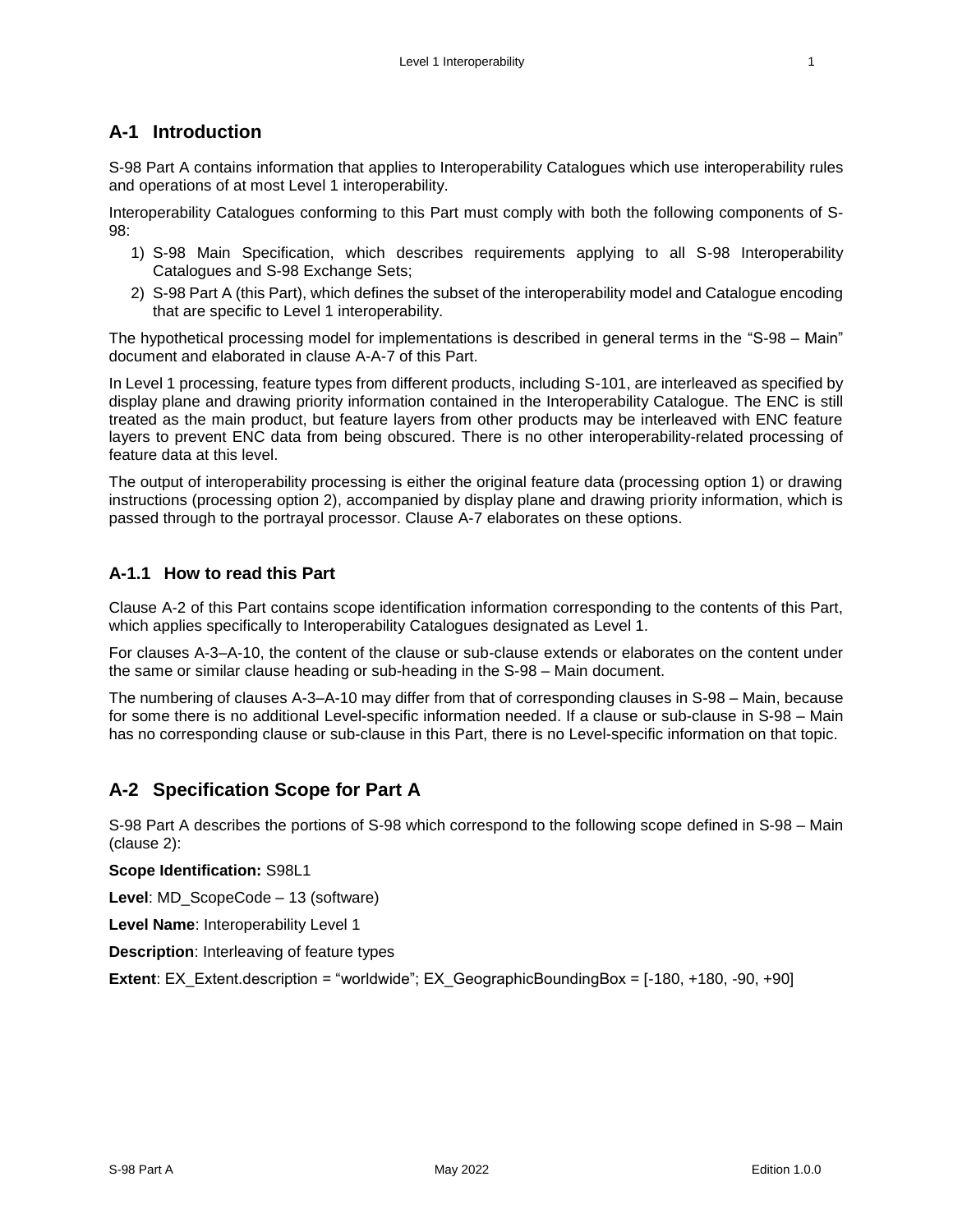## <span id="page-7-0"></span>**A-3 Data Content and Structure**

## <span id="page-7-1"></span>**A-3.1 Application Schema**

#### <span id="page-7-2"></span>**A-3.1.1 Overview of Application Schema**

The Application Schema for Interoperability Level 1 is depicted in Figure A-3.1 below. This Application Schema is a subset of the full Application Schema in S-100 Part 16. It consists of the following components:

- 1) Catalogue header information.
- 2) Display plane ordering information.
- 3) Display plane content in the form of either features or drawing instructions.



**Figure A-3.1 – Level 1 Interoperability Catalogue**

## <span id="page-7-3"></span>**A-3.1.2 Operations in pre-defined combinations**

Operations in predefined combinations are possible only in Levels 2, 3, and 4 (Parts B, C, D).

#### <span id="page-7-4"></span>**A-3.1.3 Enhanced selection of feature instances**

Enhanced selection of feature instances is possible only in Levels 3 and 4 (Parts C and D).

#### <span id="page-7-5"></span>**A-3.1.4 Interoperability Levels**

The *interoperabilityLevel* attribute in **S100\_IC\_InteroperabilityCatalogue** specifies the highest level of interoperability implemented in that XML Interoperability Catalogue file. The *interoperabilityLevel* attribute in **S100\_IC\_DisplayPlane** specifies the level to which that display plane pertains.

#### <span id="page-7-6"></span>**A-3.1.5 Hybridization rules**

Hybridization rules are allowed only in Levels 3 and 4 (Parts C and D).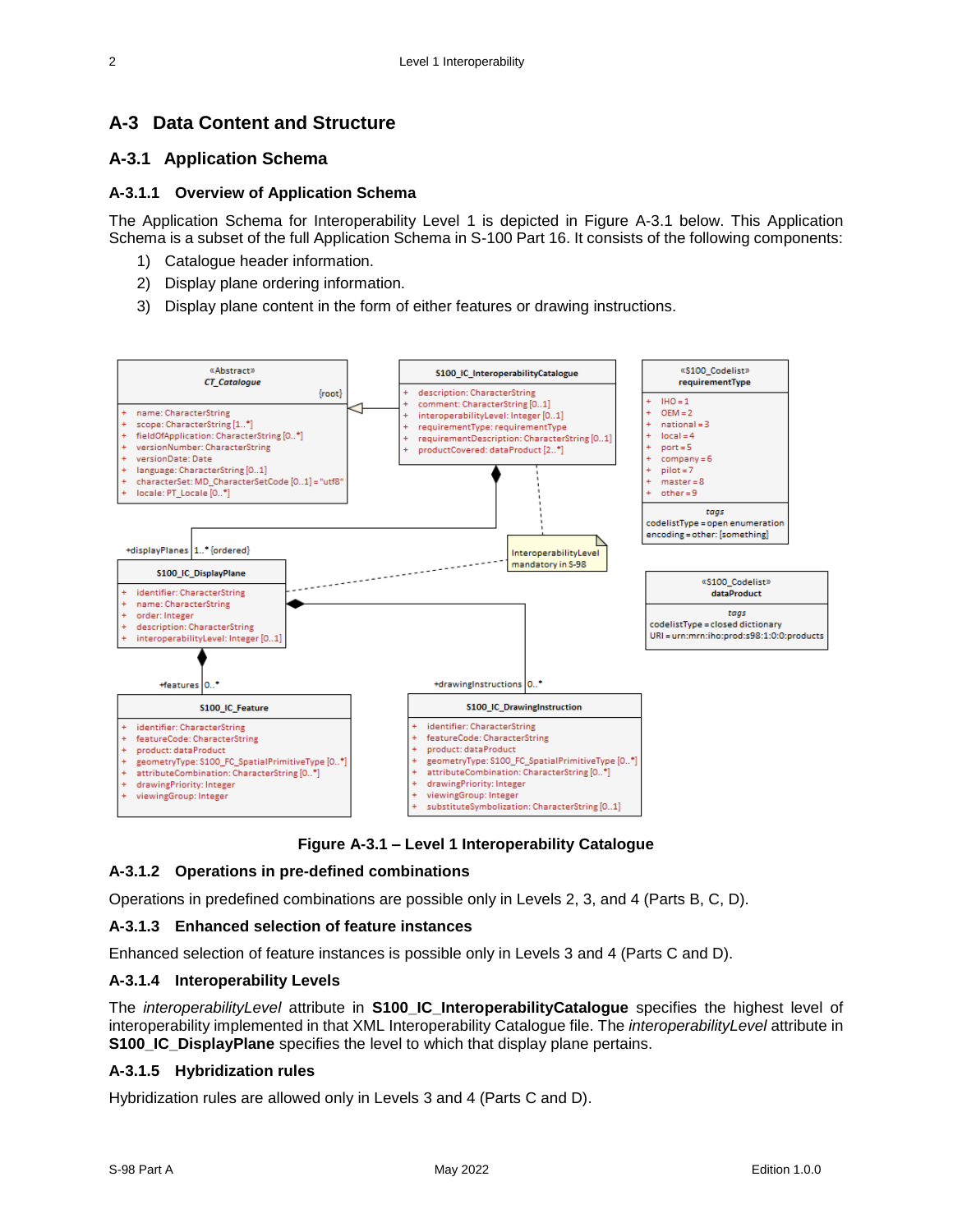### <span id="page-8-0"></span>**A-3.1.6 Hybrid Feature and Portrayal Catalogues**

Hybrid Feature and Portrayal Catalogues are allowed only in Levels 3 and 4 (Parts C and D).

#### <span id="page-8-1"></span>**A-3.1.7 Progression of Interoperability Levels**

The only progression of Interoperability Levels is from no interoperability (in which case Interoperability Catalogues are not involved and there is no interoperability Schema) to Level 1 interoperability.

## <span id="page-8-2"></span>**A-3.2 Interoperability Catalogue**

#### <span id="page-8-3"></span>**A-3.2.1 Conceptual types for Level 1 interoperability**

The following clauses summarize the conceptual elements used in Level 1 Interoperability Catalogues. Details about these conceptual types are provided in S-100 Part 16.

#### **A-3.2.1.1 Display plane (S100\_IC\_DisplayPlane)**

A display plane element in the Interoperability Catalogue acts as a container for display information for specified feature classes, which enables the interleaving of feature layers during portrayal by indicating the display plane, priority, and drawing order of the features assigned to a display plane.

A feature type may be referenced in more than one **S100\_IC\_DisplayPlane**, but the entries in different display planes must be distinguished by different attribute-value combinations or spatial primitives so that the actual instances of features are partitioned unambiguously between different display planes.

The portrayal of feature types not mentioned in any **S100\_IC\_DisplayPlane** component is undefined until ordinary portrayal processing takes place.

#### **A-3.2.1.2 Feature type display information (S100\_IC\_Feature)**

The **S100 IC Feature** element describes the display parameters for all features of a specific feature type in a specific product and thereby determines the order of drawing the feature type relative to other feature types in the same display plane. It also specifies the viewing group to which the feature is assigned. Its applicability can be optionally restricted to a subset of instances of the feature type by additional attributes that specify the type of spatial primitive and indicate specific values of thematic attributes.

#### **A-3.2.1.3 Drawing instruction (S100\_IC\_DrawingInstruction)**

Drawing instructions in the Interoperability Catalogue play a similar role to feature type display information (**S100\_IC\_FeatureType**) but with drawing instructions instead of feature objects. The **S100 IC DrawingInstruction** element in Interoperability Catalogues is similar in operation to the layering and priority aspects of the **DrawingInstruction** element in Portrayal Catalogues (see S-100 Part 9 - Portrayal). Where there is a conflict with a Portrayal Catalogue drawing instruction, the drawing instruction in the Interoperability Catalogue supersedes the drawing instruction in the Portrayal Catalogue.

The **S100\_IC\_DrawingInstruction** element contains an additional attribute that allows substitution of symbolization instructions generated by portrayal processing.

#### **A-3.2.1.3.1 Comparison and use of S100\_IC\_Feature and S100\_IC\_DrawingInstruction**

**S100\_IC\_Feature** and **S100\_IC\_DrawingInstruction** elements in Interoperability Catalogues operate in essentially the same way as far as assignment of drawing order, priority, and display planes is concerned. They differ in that **S100\_IC\_DrawingInstruction** provides an optional attribute to substitute the symbolization elements of the drawing instruction.

**S100\_IC\_Feature** should be used for Interoperability Catalogues that are designed for systems where interoperability processing precedes the generation of drawing instructions.

**S100 IC DrawingInstruction** should be used for Interoperability Catalogues that are designed for systems where interoperability processing precedes the generation of drawing instructions. It should also be used in all Catalogues where substitution of symbolization is necessary.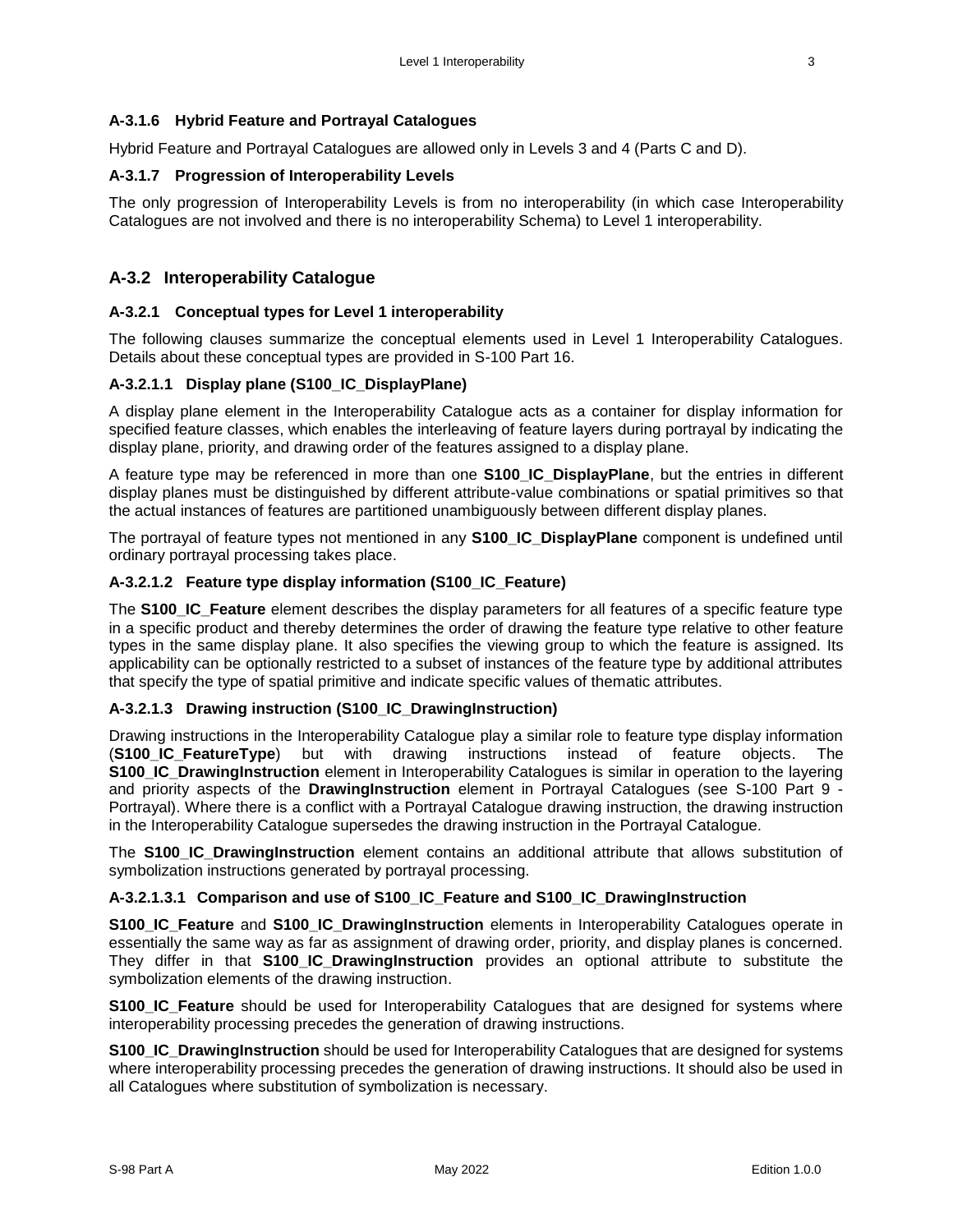#### <span id="page-9-0"></span>**A-3.2.2 Use of S-100 types**

The S-100 types used by S-98 Level 1 Interoperability Catalogues are described in the S-98 – Main document. For Level 1 Interoperability Catalogues, the following additional information applies.

• Interoperability Catalogues of Level 1 do not use feature and information associations in feature filters.

## <span id="page-9-1"></span>**A-3.3 UML model documentation**

The UML model documentation is provided in S-100 Part 16. This clause documents details specific to the use of the UML model for the interoperability Level described in this Part of S-98.

Only the model elements used in this Level (and included in the Level's Application Schema) are listed. The constraints and considerations listed in the UML documentation tables in S-100 Part 16 apply. Any S-98 general or Level-specific considerations are described under the element name in the list below.

1) **S100\_IC\_DisplayPlane**: No Level-specific constraints or notes.

**Attribute** *interoperabilityLevel*: Mandatory in S-98 Catalogues at all levels. The only value allowed for Level 1 Interoperability Catalogues is 1.

#### 2) **S100\_IC\_DrawingInstruction**:

NOTE for implementers: Even if the Presentation Schema in S-100 Part 9 is used, implementers may need to provide specific code to validate the content of the *substituteSymbolization* attribute instead of depending on normal XML Schema validation. The content of this attribute is not prescribed by this Specification and may be a fragment of XML, or interpretable code or rules, etc, in a non-XML syntax. It may be enclosed in  $a \leq |CDATA|$  ...  $| \geq$  section so that XML validators treat it as character data instead of XML.

3) **S100 IC Feature**: No Level-specific constraints or notes.

#### 4) **S100\_IC\_InteroperabilityCatalogue**:

**Attribute** *productCovered*: Must use values defined in the dictionary identified by MRN: urn:mrn:iho:prod:s98:1:0:0:products.

**Attribute** *interoperabilityLevel*: Mandatory. The only value allowed for level 1 Interoperability Catalogues is 1.

5) **Codelist dataProduct**: No Level-specific constraints or notes. The data type for all Levels is described below.

Codelist Type: closed dictionary

MRN: urn:mrn:iho:prod:s98:1:0:0:products.

6) **Codelist requirementType**: No Level-specific constraints or notes.

For all interoperability Levels, the following subset of the standard values listed in S-100 Part 16 are permitted to be used in S-98 Interoperability Catalogues:

| Value      | <b>Description</b>                                                                                                                                                                                                              | Code |
|------------|---------------------------------------------------------------------------------------------------------------------------------------------------------------------------------------------------------------------------------|------|
| <b>IHO</b> | Original IHO Interoperability Catalogue                                                                                                                                                                                         |      |
| <b>OEM</b> | Prepared according to requirements specified by OEM or systems<br>integrator                                                                                                                                                    | 2    |
| national   | Prepared according to requirements specified by a national Government,<br>group of national Governments (for example the European Union), or<br>governmental agency such as a national shipping authority or the Coast<br>Guard | 3    |
| local      | Prepared according to requirements specified by a sub-national<br>governmental authority such as a state, province, or county                                                                                                   |      |

#### **Table A-3.1 - Allowed values for requirementType**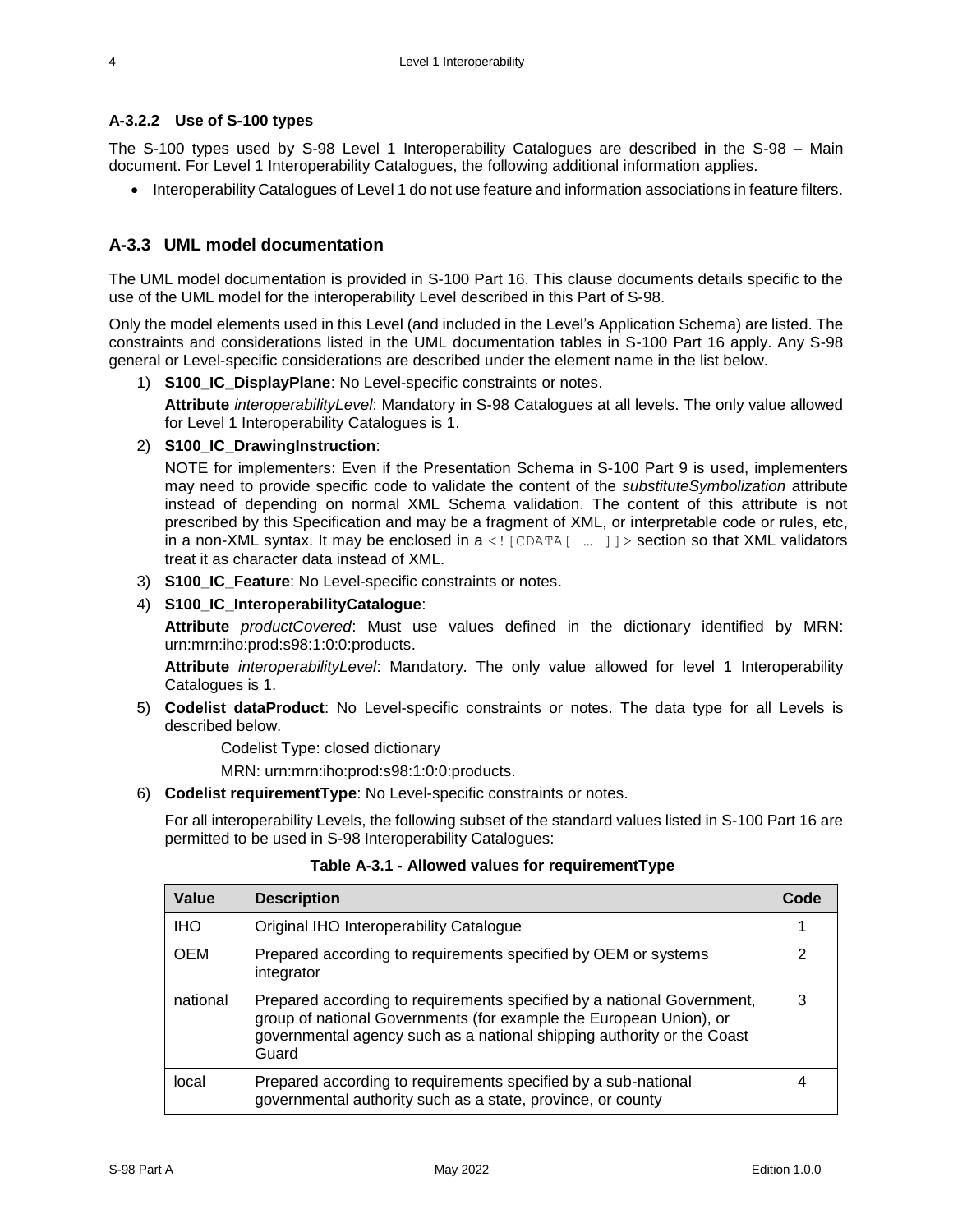| port    | Prepared according to requirements specified by a harbormaster's office<br>or port authority | 5 |
|---------|----------------------------------------------------------------------------------------------|---|
| company | Prepared according to requirements specified by the owner, charterer, or<br>operator         |   |
| pilot   | Prepared according to requirements specified by a pilot                                      |   |
| master  | Prepared according to requirements specified by the vessel's master                          |   |

Extra values ("other: ...") as defined in S-100 Part 3, clause 3-6.7 are also permitted.

## <span id="page-10-0"></span>**A-4 Level-Specific Data Quality Considerations**

## <span id="page-10-1"></span>**A-4.1 Quality of displayed data**

There are no Level-specific extensions to clause 6.1 of the "S98 – Main" document.

Clause A-A-5.111 provides guidance for maintaining data quality for Level-specific rules and operations.

## <span id="page-10-2"></span>**A-4.2 Quality of interoperability catalogues**

The quality measures recommended in S-97 (Part C) which are applicable to Level 1 S-98 Interoperability Catalogues are those listed in Table 6-1 of the "S-98 – Main" document. There are no additional Levelspecific measures for Level 1.

#### <span id="page-10-3"></span>**A-4.2.1 Test methods**

There are no Level-specific extensions to clause 6.2.1 of the "S-98 – Main" document.

#### <span id="page-10-4"></span>**A-4.2.2 Data quality testing**

There are no Level-specific extensions to clause 6.2.2 of the "S-98 – Main" document.

## <span id="page-10-5"></span>**A-5 Level-Specific Guidance on Making Product Specifications Interoperable**

The guidelines in this clause supplement and extend guidance common to all Levels on making Product Specifications interoperable, which is given in clause 8 of the "S-98 – Main" document.

## <span id="page-10-6"></span>**A-5.1 Duplicated features**

There is no Level-specific guidance for determining duplicated features. However, when Interoperability Catalogues are developed to resolve duplicated features, keep in mind the following Level-dependent considerations:

 Level 1 Interoperability Catalogues can allow only changes to the display planes and display orders specified in the products' Portrayal Catalogues, as determined by display plane and drawing priority information. This means that features which are not covered by features with higher drawing priority or in an upper display plane will still be visible.

#### <span id="page-10-7"></span>**A-5.1.1 Duplicated features same model**

See the guidance in clause 8.1.1 of the "S-98 – Main" document.

#### <span id="page-10-8"></span>**A-5.1.2 Duplicated features, different models**

See the guidance in clause 8.1.2 of the "S-98 – Main" document.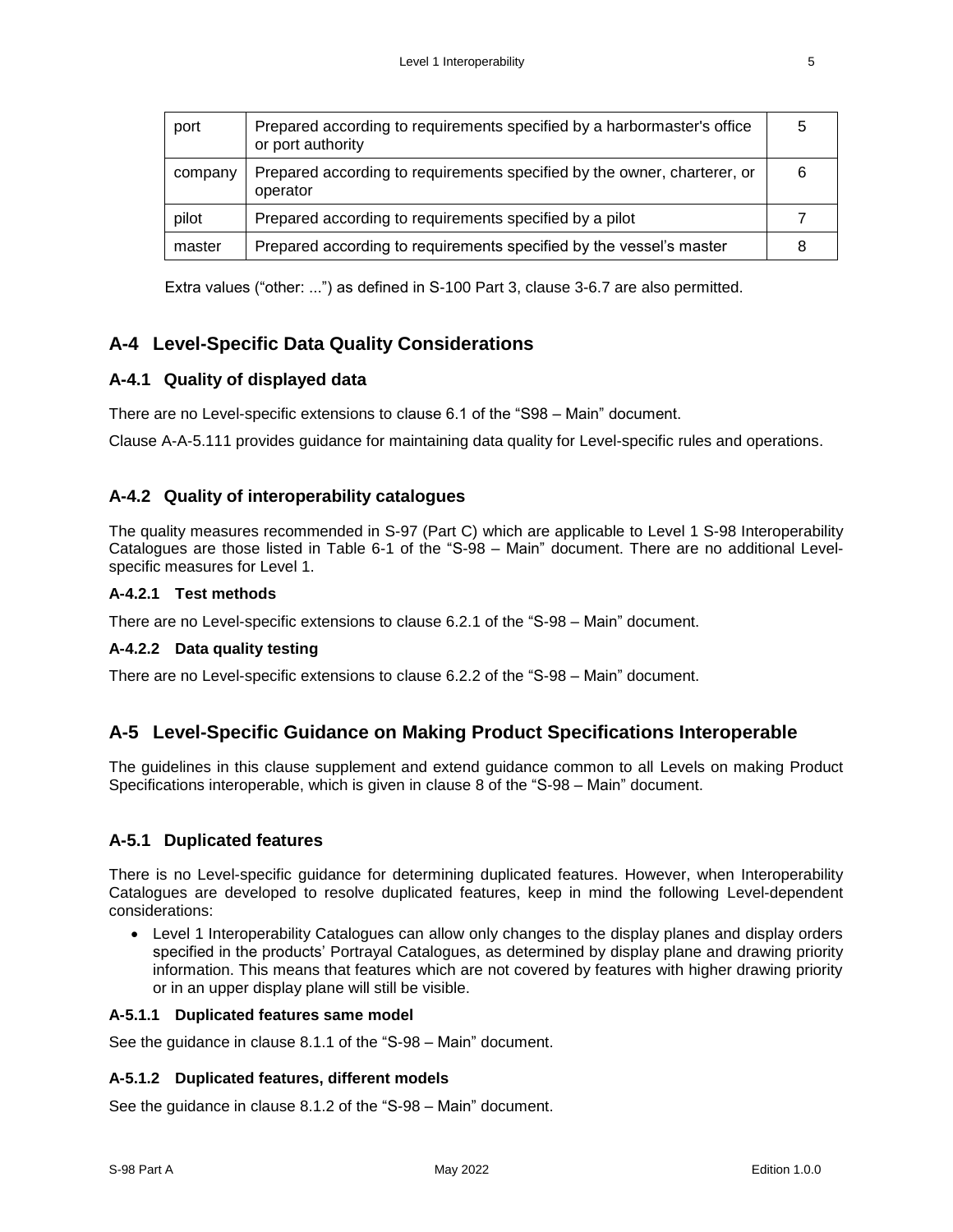#### <span id="page-11-0"></span>**A-5.1.3 Duplicate feature domains**

See the guidance in clause 8.1.3 of the "S-98 – Main" document.

## <span id="page-11-1"></span>**A-5.2 Geometry**

#### <span id="page-11-2"></span>**A-5.2.1 Combined geometry**

Combined geometry is possible only in Interoperability Levels 3 and 4 (Parts C and D of this Specification).

#### <span id="page-11-3"></span>**A-5.2.2 Spatial discrepancy, unrelated to scaled or cartographic smoothing**

Resolution of this type of spatial discrepancy is possible only in Levels, 2, 3, and 4 (Parts B, C, and D of this Specification).

There is no Level-specific guidance for this issue. Common guidance is provided in clause 8.2.2 of the "S-98 – Main" document.

#### <span id="page-11-4"></span>**A-5.2.3 Spatial discrepancies, related to scale or cartographic smoothing**

Resolution of this type of spatial discrepancy is possible only in Levels, 2, 3, and 4 (Parts B, C, and D of this specification).

There is no level-specific guidance for this issue. Common guidance is provided in clause 8.2.3 of the "S-98 – Main" document.

## <span id="page-11-5"></span>**A-5.3 Display of text**

There is no Level-specific guidance for this issue. Common guidance is provided in clause 10.8 of the "S-98 – Main" document.

#### <span id="page-11-6"></span>**A-5.4 Skin-of-the-earth feature operations**

#### <span id="page-11-7"></span>**A-5.4.1 Skin-of-the earth feature replacement**

Level 1 Interoperability Catalogues permit the following:

• Interleaving of display planes so that upper planes overwrite lower planes (Level 1 functionality). This can be used to shift feature layers to lower or higher planes to overwrite layers whose replacement is desired.

See clause A-6.9 for portrayal considerations.

#### <span id="page-11-8"></span>**A-5.4.2 Skin-of-the earth feature adjusting**

Adjustment of the geometry of skin-of-the-earth features is possible only in Level 4 (Part D).

## <span id="page-11-9"></span>**A-5.5 Blended feature concepts**

Blended features or blended portrayal are only possible in interoperability Levels 3 and 4 (Parts C and D).

## <span id="page-11-10"></span>**A-5.6 Hierarchy of data**

#### <span id="page-11-11"></span>**A-5.6.1 Hierarchy by stacking of display planes**

In Level 1 Interoperability Catalogues, hierarchy can be set only to the extent that display planes can be interleaved by the interoperability rules.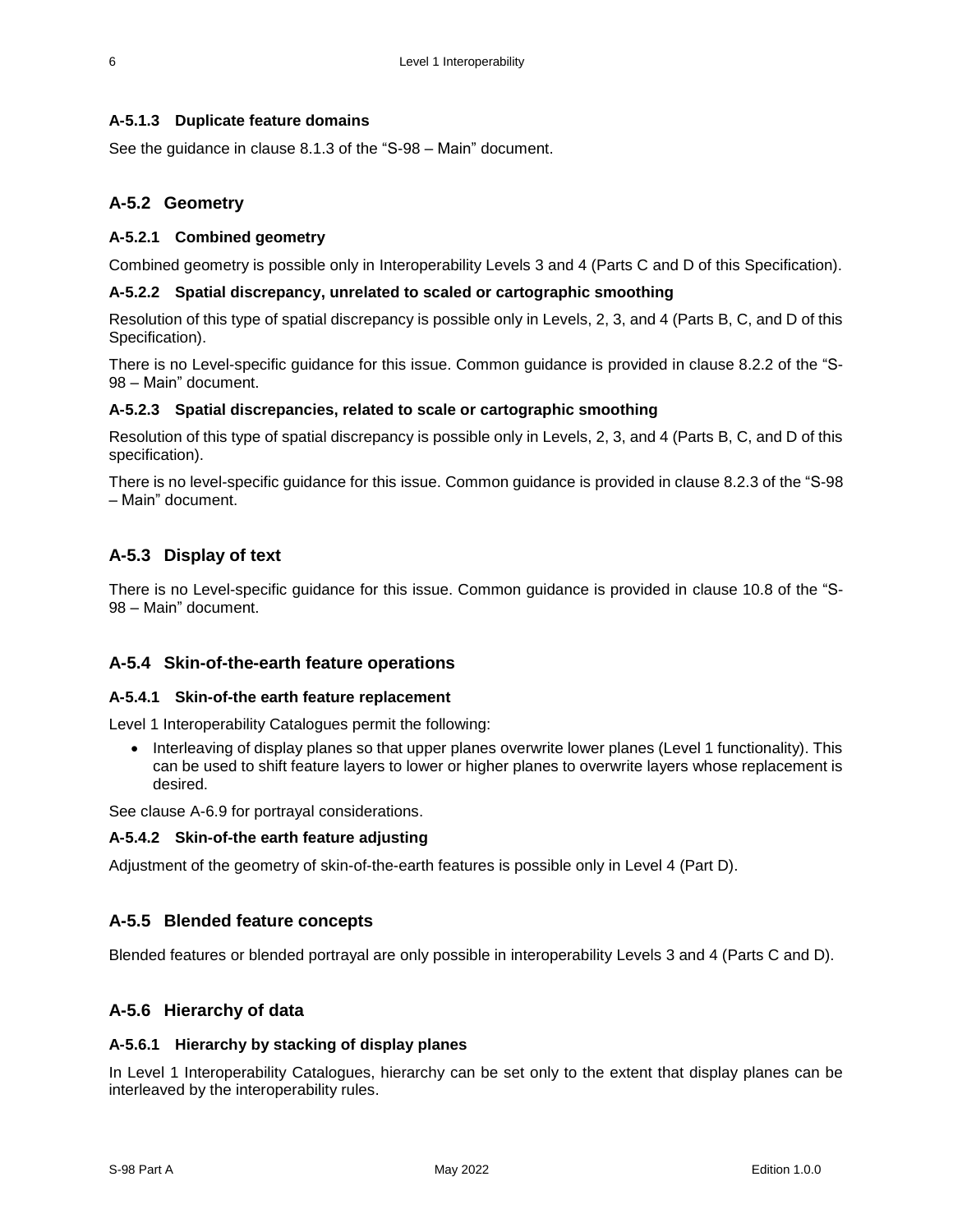#### <span id="page-12-0"></span>**A-5.6.2 Predefined combinations**

Predefined combinations can be defined only in Level 2, 3, or 4 Interoperability Catalogues (Parts B, C, and D).

## <span id="page-12-1"></span>**A-5.7 New datasets**

There is no Level-specific guidance for this issue. Common guidance is provided in clause 8.7 of the "S-98 – Main" document.

## <span id="page-12-2"></span>**A-5.8 Dataset scales, loading, and unloading**

There is no Level-specific guidance for this issue. Common guidance is provided in clause 8.8 of the "S-98 – Main" document.

## <span id="page-12-3"></span>**A-5.9 Metadata**

There is no Level-specific guidance for this issue. Common guidance is provided in clause 8.9 of the "S-98 – Main" document.

## <span id="page-12-4"></span>**A-5.10 Meta-features**

Any spatial operations on meta-features require an Interoperability Catalogue to implement at least Level 4.

There is no other Level-specific guidance for meta-features. Common guidance is provided in clause 8.10 of the "S-98 – Main" document.

## <span id="page-12-5"></span>**A-5.11 Quality considerations**

There is no Level-specific guidance for this issue. Common guidance is provided in clause 8.11 of the "S-98 – Main" document.

## <span id="page-12-6"></span>**A-6 Portrayal**

This clause provides guidelines and instruction to portrayal considerations related to the use of the Interoperability Catalogue in an ECDIS. The Interoperability Catalogue must apply to the specific Product Specifications listed in the Interoperability Catalogue metadata, *interoperabilityCatalogueProducts* attribute under **S100\_IC\_CatalogueMetadata**.

There may be additional data products present in the S-100 ECDIS that are external to the Interoperability Catalogue; in such cases the Interoperability Catalogue should continue to function in the presence of products not defined in the Catalogue. Data products that are outside of the interoperability scope must be treated in Interoperability Level 0 (see clause 9.6 of the "S-98 – Main" document).

## <span id="page-12-7"></span>**A-6.1 Display of significant features**

There is no Level-specific guidance for this issue. Common guidance is provided in clause 10.1 of the "S-98 – Main" document.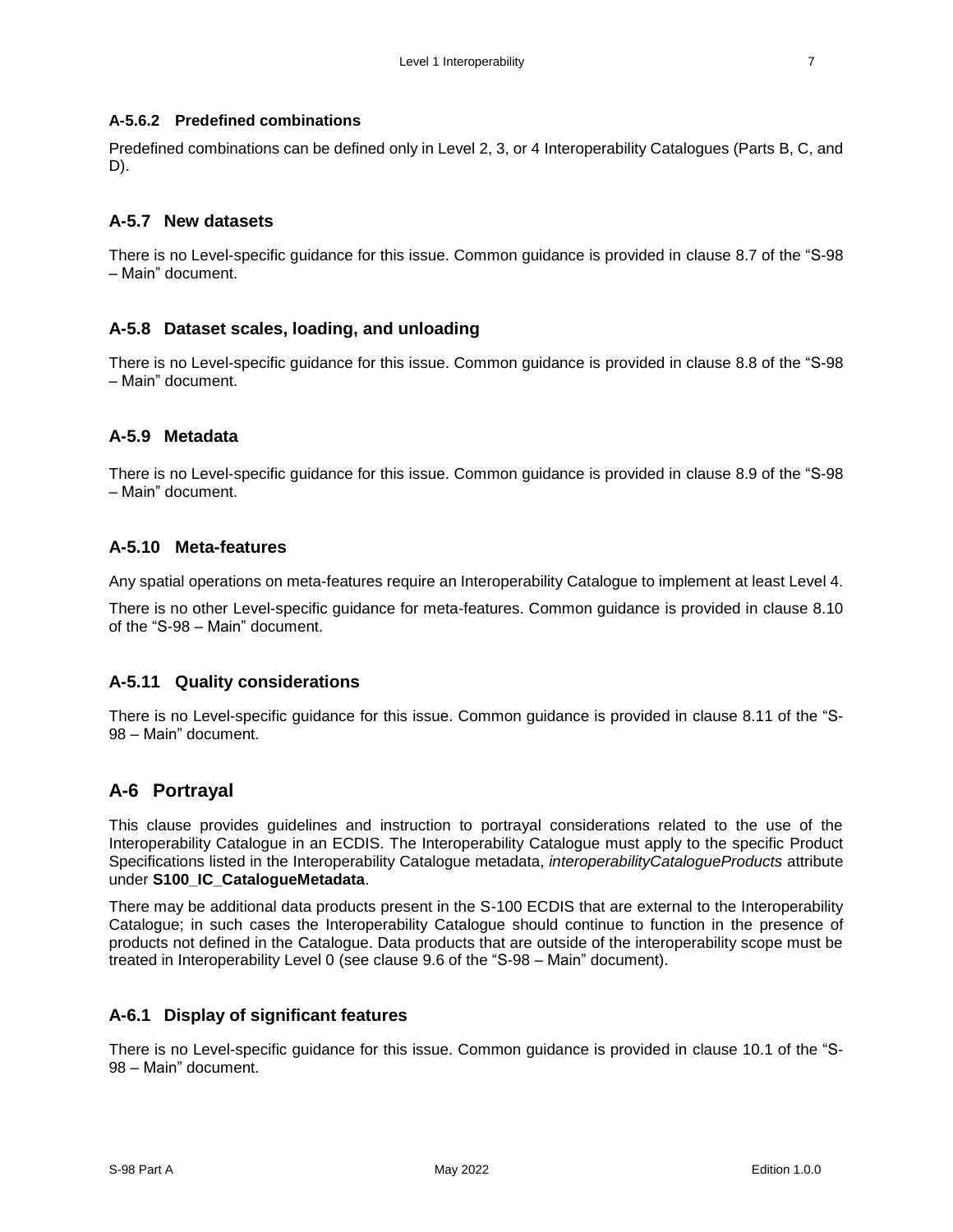## <span id="page-13-0"></span>**A-6.2 Display of significant features - switching to original**

There is no Level-specific guidance for this issue. Common guidance is provided in clause 10.2 of the "S-98 – Main" document.

## <span id="page-13-1"></span>**A-6.3 Portrayal distinguishability - colour set-asides**

There is no Level-specific guidance for this issue. Common guidance is provided in clause 10.3 of the "S-98 – Main" document. See also S-100 Part 16 for specific guidance on colour set-asides.

#### <span id="page-13-2"></span>**A-6.4 Day/night/dusk modes**

There is no Level-specific guidance for this issue. Common guidance is provided in clause 10.4 of the "S-98 – Main" document.

#### <span id="page-13-3"></span>**A-6.5 Impacts on viewing groups**

There is no level-specific guidance for this issue. Common guidance is provided in clause 10.5 of the "S-98 – Main" document.

#### <span id="page-13-4"></span>**A-6.6 Impacts on Portrayal Catalogues**

There is no level-specific guidance for this issue. Common guidance is provided in clause 10.6 of the "S-98 – Main" document.

#### <span id="page-13-5"></span>**A-6.7 Meta-features**

There is no level-specific guidance for this issue. Common guidance is provided in clause 10.7 of the "S-98 – Main" document.

#### <span id="page-13-6"></span>**A-6.8 Display of text**

There is no level-specific guidance for this issue. Common guidance is provided in clause 10.8 of the "S-98 – Main" document.

#### <span id="page-13-7"></span>**A-6.9 Skin-of-the-earth operations and portrayal**

#### <span id="page-13-8"></span>**A-6.9.1 Skin-of-the-earth feature replacement and portrayal**

For all Levels, anything that replaces S-101 skin-of-the-earth features will overwrite it by having a higher priority; that is, be drawn later. The major difference between the Levels is in the overwriting.

Interoperability operations in Level 1 overwrite skin-of-the-earth features and everything else (by interleaving display planes so that upper planes overwrite lower planes).

Gridded data will generally go over ENC and obscure ENC features, either all (interoperability Level 0) or specific features (interoperability Level 1) depending on interoperability Level chosen, the predefined combinations or display plane of the features that are interacting.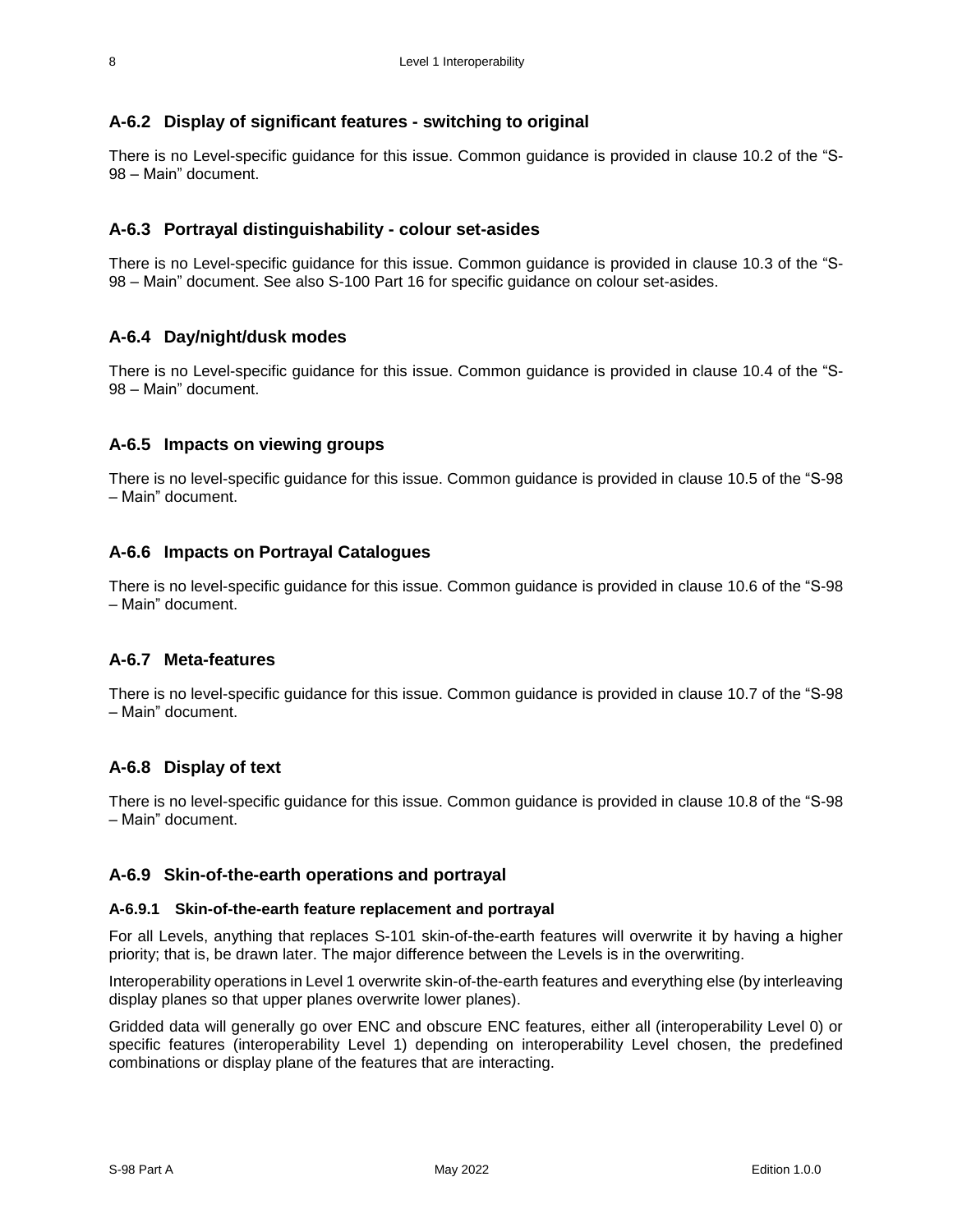EXAMPLE: High definition gridded bathymetry replaces (overwrites) depth area and depth contours, but soundings, aids to navigation, and obstructions are over the high definition bathymetry (interoperability Level 1).

NOTE: The safety contour comes from the ENC and is generated by the viewer system. This safety contour is an IMO requirement (IMO Performance Standard 5.8 (MSC.232(82))) for ECDIS and should be presented with highest priority when turned on by the user. OEMs are permitted to add additional safety contour functions; for example, generated from combining high definition gridded bathymetry (S-102) and S-104 input.

### <span id="page-14-0"></span>**A-6.9.2 Skin-of-the-earth feature adjusting and portrayal**

This clause covers the possibility of the skin-of-the-earth feature geometry and/or attribute values being dynamically adjusted based on the corresponding features in other data layers.

Changes to the location or extent of symbols displayed on the screen due to a feature in another dataset are only possible in interoperability Levels 3 and 4 (Parts C and D).

## <span id="page-14-1"></span>**A-6.10 Blended portrayals**

There is no Level-specific guidance for this issue. Common guidance is provided in clause 10.10 of the "S-98 – Main" document.

## <span id="page-14-2"></span>**A-6.11 Hierarchy of data**

As noted in clause 11.11 of the "S-98 – Main" document, hierarchy of data can be controlled by predefined combinations (Level 2 and higher). Level 1 Catalogues offer only a very limited means of controlling hierarchy by means of display plane ordering. There is no Level-specific guidance for portrayal in connection with this issue.

#### <span id="page-14-3"></span>**A-6.11.1 Interacting gridded information**

There is no Level-specific guidance for portrayal in connection with this issue. Common guidance is provided in clause 10.11.1 of the "S-98 – Main" document.

## <span id="page-14-4"></span>**A-6.12 Pick Reports**

*[NOTE: The Pick Report functionality specification in S-98 is still under development, and the content of this section will change as this functionality is defined.]*

Clause 10.12 of the "S-98 – Main" document applies. There is no additional Level-specific guidance for Level 1.

## <span id="page-14-5"></span>**A-7 Processing Model**

Figures A-7.1 below shows the processing steps and input to each step from parts of the Interoperability Catalogue, for the "Interoperability before portrayal" processing option. Figure A-7.2 shows the steps and inputs for the "Interoperability after portrayal" processing option. In both cases, the flow depends on the interoperability Level selected by the mariner.

In Level 0 processing, interoperability is turned off and all data products loaded are passed through to S-100 Portrayal Processing to be portrayed as overlays to ENC data according to their individual Portrayal Catalogues.

In Level 1 processing, the only interoperability processing is interleaving of feature layers by means of display plane information, and Interleave Feature Layers is the only interoperability processing before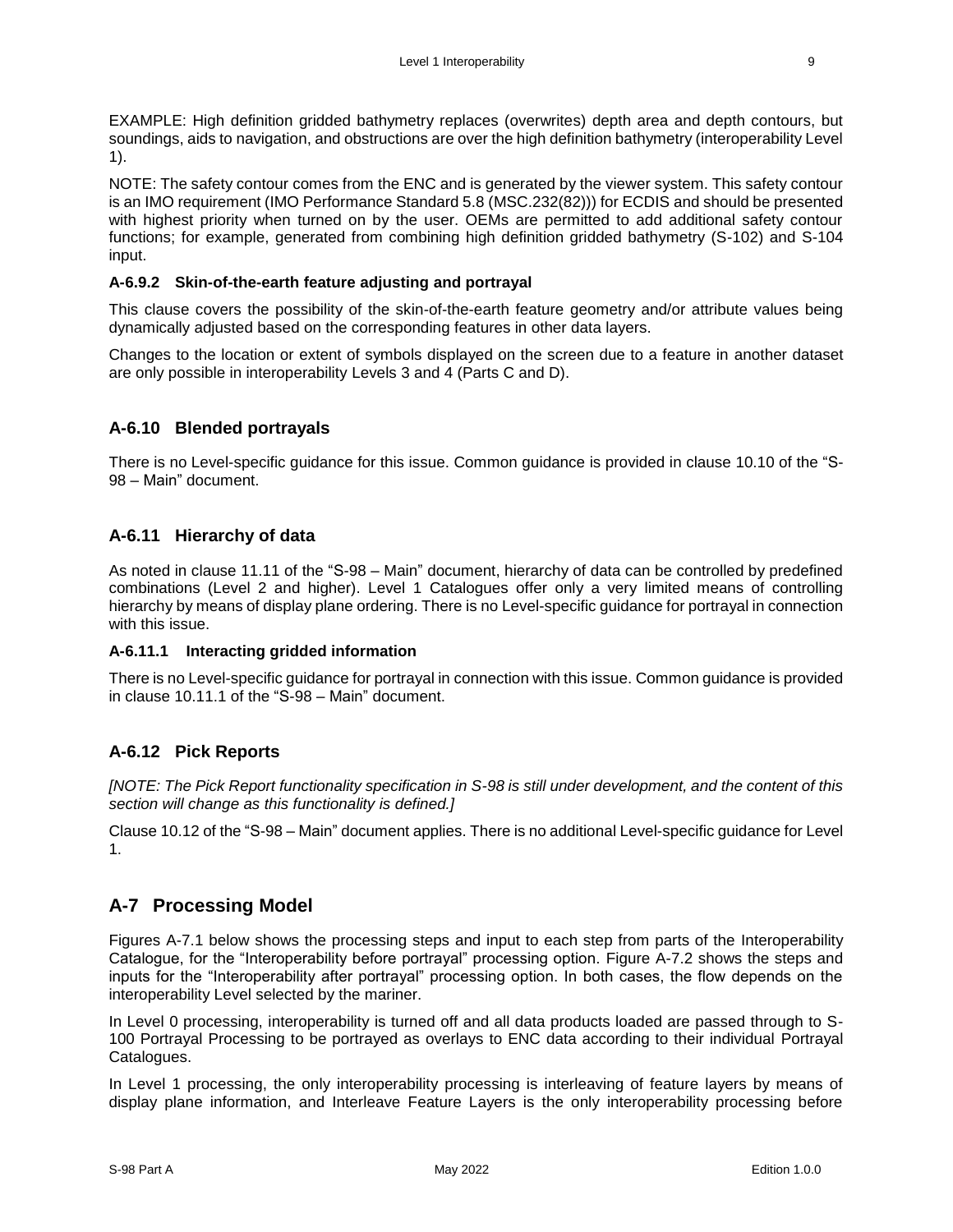feature data is passed to S-100 Portrayal Processing. The only input from the Interoperability Catalogue is display plane and drawing order information from **S100\_IC\_DisplayPlane** elements in the Catalogue.

Figures A-7.1 and Figure A-7.2 depict two possible implementations, with the input to interoperability processing being either feature data or drawing instructions generated from feature data by (part of) portrayal processing.



## **Figure A-7.1 - Interoperability processing flow (portrayal processing after interoperability)**

For implementations that pass drawing instructions instead of features to interoperability processing, the flow is similar except that portrayal processing takes place before interoperability processing.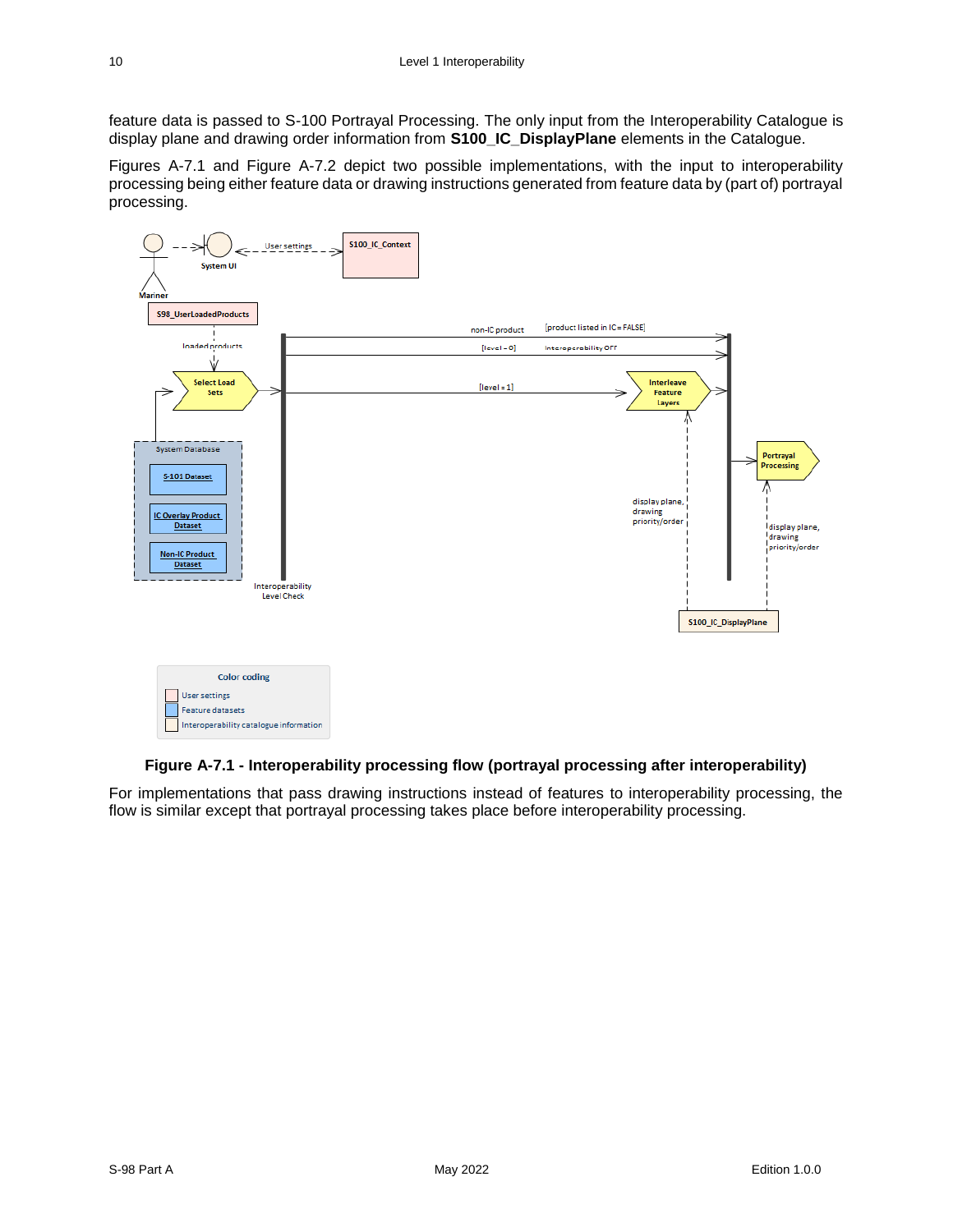

## **Figure A-7.2 - Interoperability processing (drawing instructions generated before interoperability processing)**

| <b>Stage</b><br><b>Description</b> |                                                                    | Level | <b>IC</b> information                              | <b>Context information</b> | <b>Remarks</b>                                      |
|------------------------------------|--------------------------------------------------------------------|-------|----------------------------------------------------|----------------------------|-----------------------------------------------------|
| Select Load<br>Sets                | Select data<br>products to be<br>loaded                            | All   | User adds data products<br>to display individually | None                       |                                                     |
| Portrayal<br>Processing            | Ordinary S-<br>100 portrayal<br>processing                         | All   | display planes                                     |                            | Except final<br>display<br>processing/<br>rendering |
| Interleave<br>Feature<br>Layers    | Assign display<br>plane and<br>drawing order<br>to feature<br>data | 1     | S100_IC_DisplayPlane                               |                            |                                                     |
| Rendering                          | Display<br>processing                                              | All   | S100_IC_DisplayPlane                               |                            |                                                     |

**Table A-7.1 - Stages in Level 1 interoperability processing**

# <span id="page-16-0"></span>**A-8 Normative Implementation Guidance**

There is no level-specific normative implementation guidance in this Edition of S-98. See clause 17 of the "S-98 – Main" document for implementation guidance that applies to all Levels.